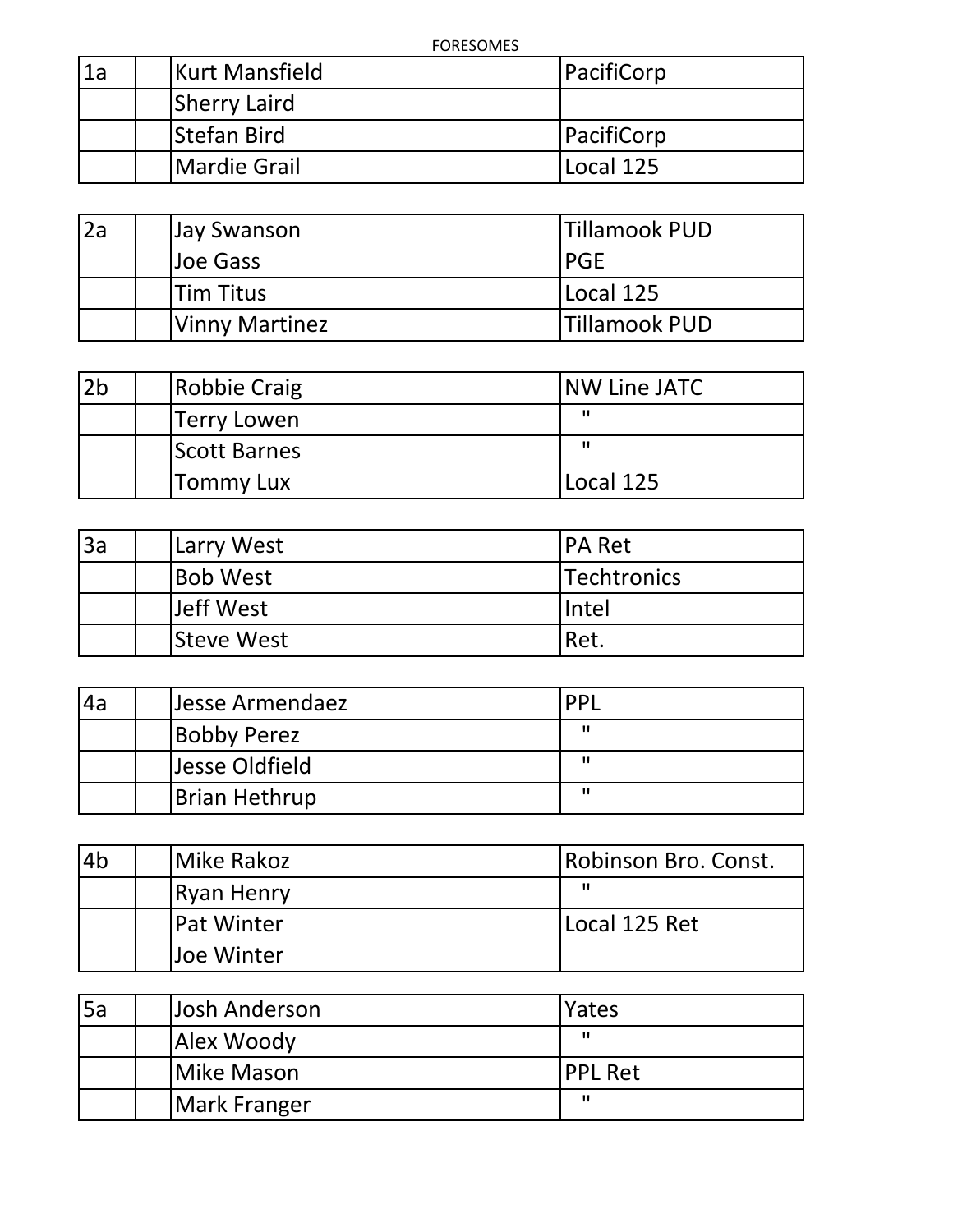| 5 <sub>b</sub> | <b>Scott Williams</b> | <b>BPA</b> |
|----------------|-----------------------|------------|
|                | Jesse James Sureshot  | н          |
|                | Charles Hunt          |            |
|                | <b>Tim Henry</b>      |            |

| 6a | Mike Wolford          | <b>PGE</b> |
|----|-----------------------|------------|
|    | <b>JD Cambell</b>     | п          |
|    | Jim Piro              | п          |
|    | <b>Bill Nicholson</b> | п          |

| 7a | <b>ILarry Brown</b> | IPPL Ret        |
|----|---------------------|-----------------|
|    | Adam Brown          |                 |
|    | <b>Don Rose</b>     | West. Ore. Elec |
|    | <b>Nick Teeter</b>  | п               |

| 8a | Matt Chapman         | Potelco    |
|----|----------------------|------------|
|    | Mark Perche          | п          |
|    | <b>Russ Owens</b>    | <b>SRM</b> |
|    | <b>Justin Curtis</b> | п          |

| l9a | lBen Weber            | <b>Black &amp; McDonald</b> |
|-----|-----------------------|-----------------------------|
|     | lan Symington         | п                           |
|     | <b>Patrick Reilly</b> |                             |
|     | <b>Steve Powers</b>   |                             |

| 10a | Jeff Stegletter   | <b>PGE</b> |
|-----|-------------------|------------|
|     | David Breshears   | ш          |
|     | <b>Travis Eri</b> | Local 125  |
|     | TBA               |            |

| 10 <sub>b</sub> | David Aldinger     | <b>PPL Ret</b> |
|-----------------|--------------------|----------------|
|                 | Clyde Morrison     | ш              |
|                 | <b>Tim Thacker</b> | п              |
|                 | Mike Smith         | п              |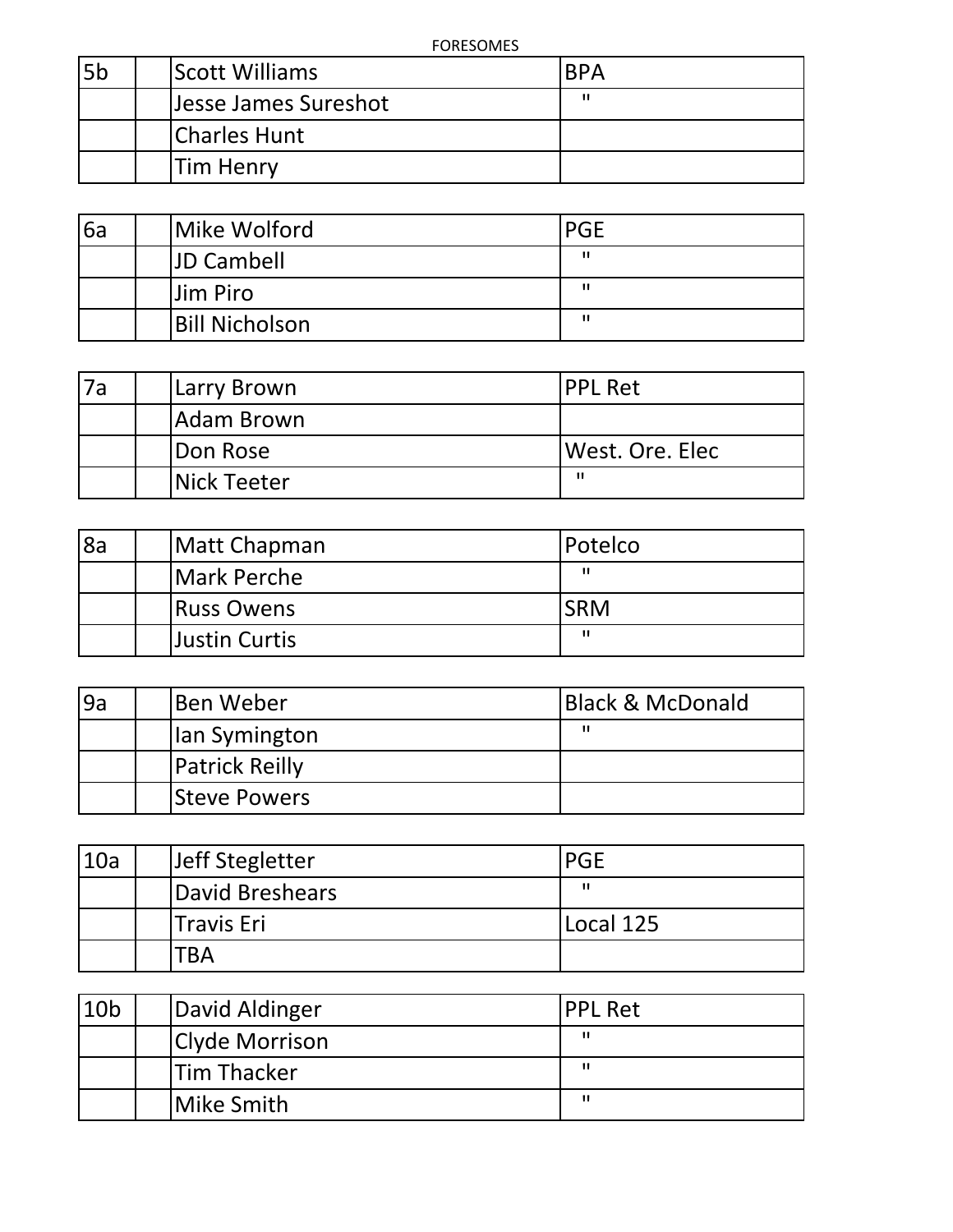| 11a | <b>Chris Norris</b> | Erby              |
|-----|---------------------|-------------------|
|     | Asa Yraguen         | п                 |
|     | Mark Meek           | State Represitive |
|     | <b>Cindy Meek</b>   |                   |

| 12a | <b>ICaleb Carter</b> |            |
|-----|----------------------|------------|
|     | <b>Scott Olsen</b>   |            |
|     | Joey Shelton         | <b>PPI</b> |
|     | <b>Kevin Freeman</b> | п          |

| 12 <sub>b</sub> | Nick Graiff          | <b>Clark Co. PUD</b> |
|-----------------|----------------------|----------------------|
|                 | Alan Wilhelm         |                      |
|                 | Myrel Wines          | PacifiCorp           |
|                 | <b>Craig Cochran</b> | п                    |

| 13a | Dave Munson          | <b>IPPL Ret</b> |
|-----|----------------------|-----------------|
|     | George Geffe         | п               |
|     | <b>Terry Cleland</b> | <b>IPGE Ret</b> |
|     | John Cleland         | п               |

| 14a | Jake Carter    |           |
|-----|----------------|-----------|
|     | Jack Carter    |           |
|     | Raul Rodriguez | <b>DD</b> |
|     | Warren Davis   |           |

| 15a | <b>Gilbert Baker</b> | <b>IPPL Ret</b> |
|-----|----------------------|-----------------|
|     | John Ongers          |                 |
|     | Chris Oliver         | <b>Potelco</b>  |
|     | Eric Rice            | ш               |

| 15 <sub>b</sub> | <b>Russ Scholes</b>     | <b>PGE</b> |
|-----------------|-------------------------|------------|
|                 | <b>Brian Ringerring</b> | п          |
|                 | Erin Heath              | Potelco    |
|                 | Kevin Crow              | п          |